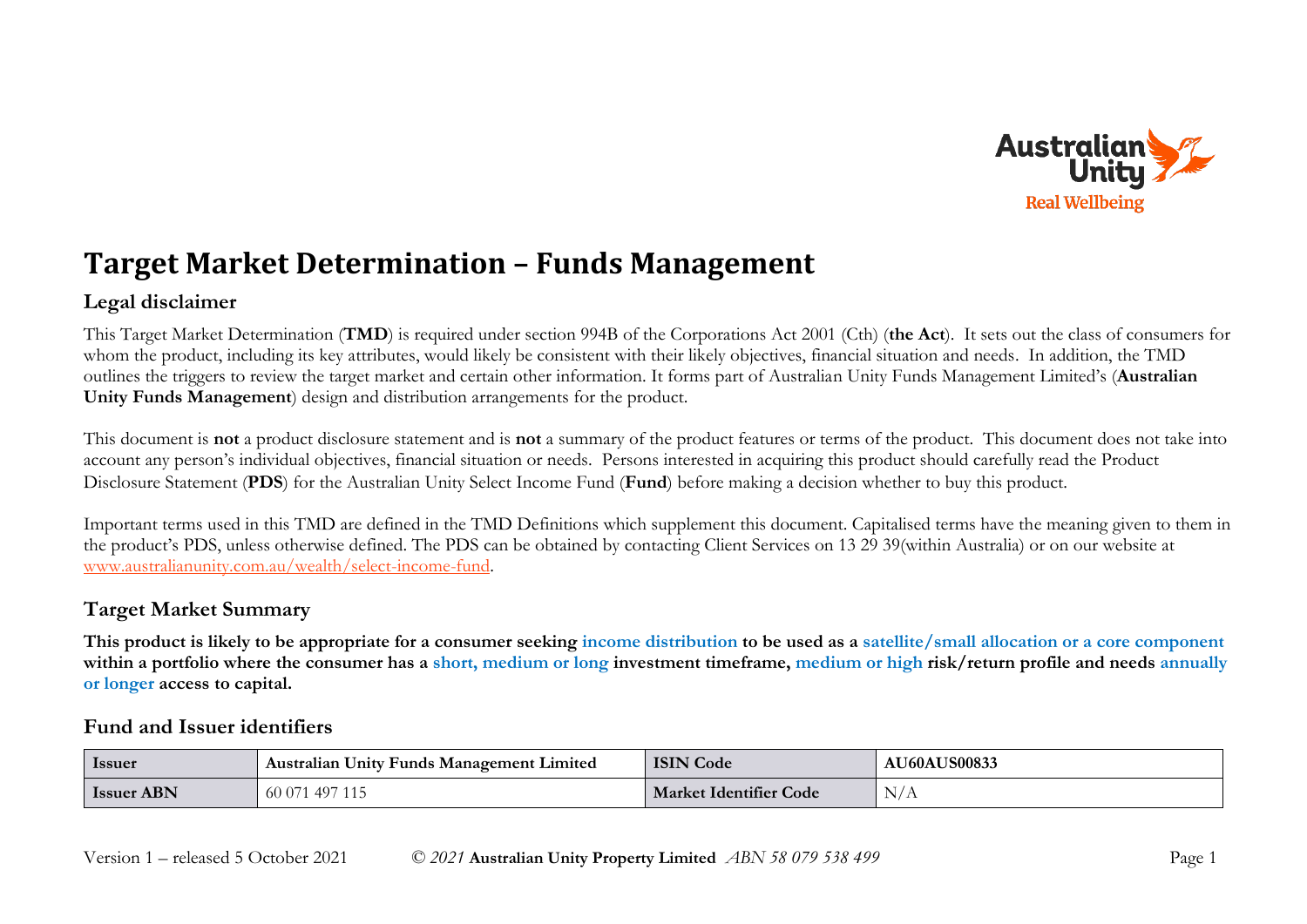| <b>Issuer AFSL</b> | 234454                              | <b>Product Exchange code</b> | N/A                          |
|--------------------|-------------------------------------|------------------------------|------------------------------|
| Fund               | Australian Unity Select Income Fund | Date TMD approved            | 5 <sup>th</sup> October 2021 |
| <b>ARSN</b>        | 091 886 789                         | <b>TMD Version</b>           |                              |
| <b>APIR Code</b>   | AUS0083AU                           | <b>TMD Status</b>            | Current                      |

### **Description of Target Market**

This part is required under section 994B(5)(b) of the Act.

#### **TMD indicator key**

The Consumer Attributes for which the product is likely to be appropriate have been assessed using a red/amber/green rating methodology with appropriate colour coding:

In target market Potentially in target market Not considered in target market

#### **Instructions**

In the tables below, Column 1, Consumer Attributes, indicates a description of the likely objectives, financial situation and needs of the class of consumers that are considering this product. Column 2, TMD indicator, indicates whether a consumer meeting the attribute in column 1 is likely to be in the target market for this product.

Generally, a consumer is unlikely to be in the target market for the product if:

- **one or more** of their Consumer Attributes correspond to a **red** rating, or
- **three or more** of their Consumer Attributes correspond to an **amber** rating.

#### **Investment products and diversification**

A consumer (or class of consumer) may intend to hold a product as part of a diversified portfolio (typically with an intended product use of *satellite/small allocation* or *core component*). In such circumstances, the product should be assessed against the consumer's attributes for the relevant portion of the portfolio, rather than the consumer's portfolio as a whole. For example, a consumer may seek to construct a conservative portfolio with a satellite/small allocation to growth assets. In this case, it may be likely that a product with a *High* or *Very High* risk/return profile is consistent with the consumer's objectives for that allocation notwithstanding that the risk/return profile of the consumer as a whole is *Low* or *Medium*. In making this assessment, distributors should consider all features of a product (including its key attributes).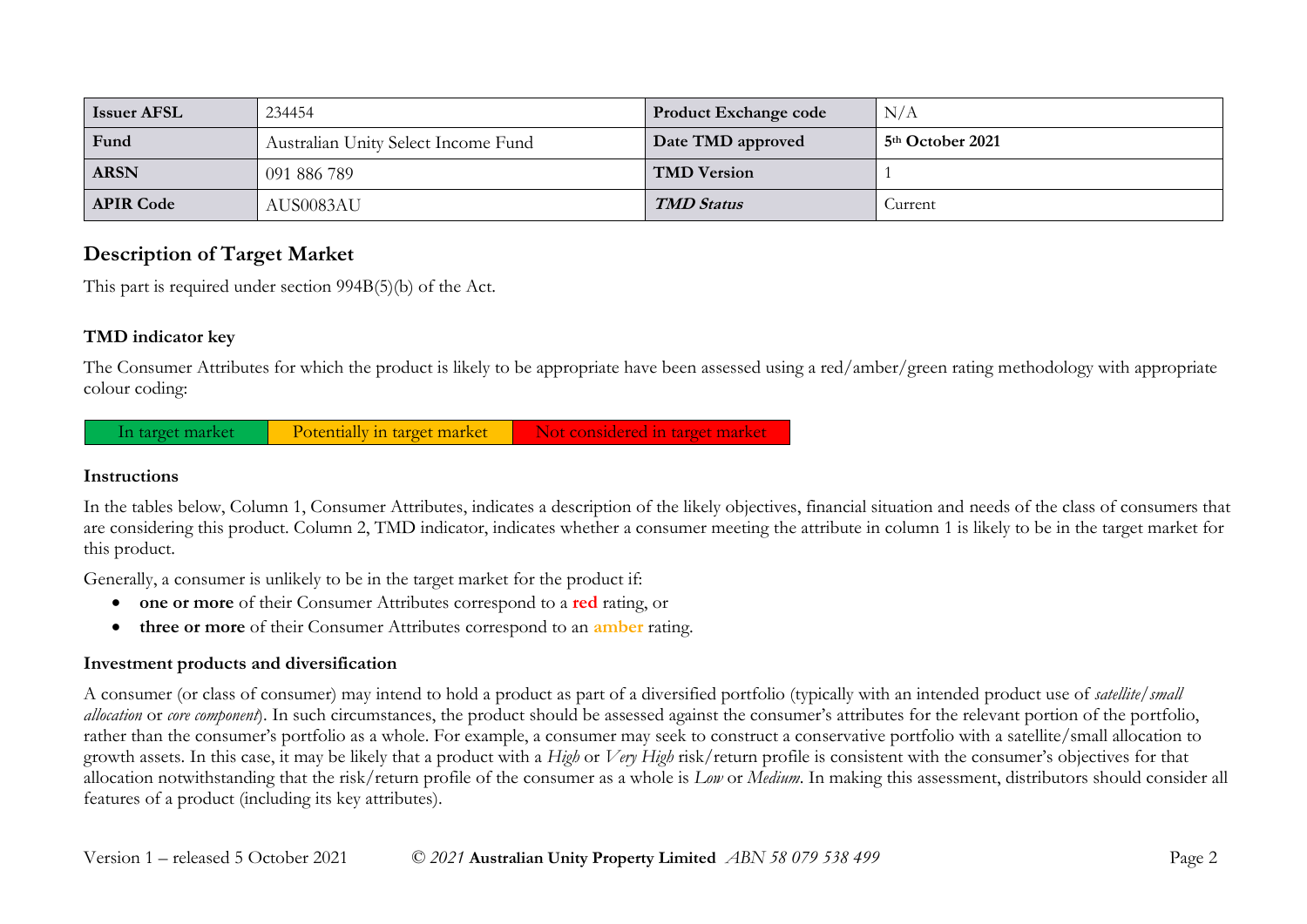| <b>Consumer Attributes</b>                               | <b>TMD</b> Indicator | Product description including key attributes                                                                                                                                                                                                                                                                                                                                                                      |
|----------------------------------------------------------|----------------------|-------------------------------------------------------------------------------------------------------------------------------------------------------------------------------------------------------------------------------------------------------------------------------------------------------------------------------------------------------------------------------------------------------------------|
|                                                          |                      |                                                                                                                                                                                                                                                                                                                                                                                                                   |
| Consumer's investment objective                          |                      |                                                                                                                                                                                                                                                                                                                                                                                                                   |
| Capital Growth                                           |                      | The Fund's investment objective is to provide regular income and capital stability, through                                                                                                                                                                                                                                                                                                                       |
| Capital Preservation                                     |                      | a selection of investments into first registered mortgage loans ('Syndicate-Funds') with a<br>short duration.                                                                                                                                                                                                                                                                                                     |
| Capital Guaranteed                                       |                      |                                                                                                                                                                                                                                                                                                                                                                                                                   |
| <b>Income Distribution</b>                               |                      | The Fund is structured as a 'contributory mortgage fund', comprising a Cash Account and<br>a selection of Syndicate-Funds. Investment in a first registered mortgage loan through a<br>Syndicate-Fund is generally a capital stable investment offering interest rates which are<br>typically higher than those payable by other investments.                                                                     |
|                                                          |                      | Generally, all distributions are sourced from income received, or capitalised, in the<br>relevant distribution period and are payable monthly. As the Fund aims to distribute on a<br>monthly basis and the Fund's investments are typically capital stable investments, the<br>Fund is likely to be appropriate for consumers who are seeking income distribution                                                |
| Consumer's intended product use (% of Investable Assets) |                      |                                                                                                                                                                                                                                                                                                                                                                                                                   |
| Solution/Standalone (75-100%)                            |                      | The Fund comprises of a Cash Account and a selection of Syndicate- Funds.                                                                                                                                                                                                                                                                                                                                         |
| Core Component (25-75%)                                  |                      | Consumers will make an application and the funds are initially invested in the Cash                                                                                                                                                                                                                                                                                                                               |
| Satellite/small allocation (<25%)                        |                      | Account. Consumers will then select either Specific Investment Authority (i.e. the investor<br>retains authority to select the loan(s) to which their funds are allocated) or General<br>Investment Authority (i.e. gives the authority to Australian Unity Funds Management to<br>allocate the investors funds into one or more loan(s)). The funds will then be allocated<br>into any available Syndicate-Fund. |
|                                                          |                      | Each Syndicate-Fund provides an opportunity to invest in a first registered mortgage.<br>While the Fund is not a 'pooled fund', diversification can be achieved by investing in<br>multiple Syndicate-Funds (subject to availability). The security for each Syndicate-Fund is<br>generally land and/or construction property assets.                                                                             |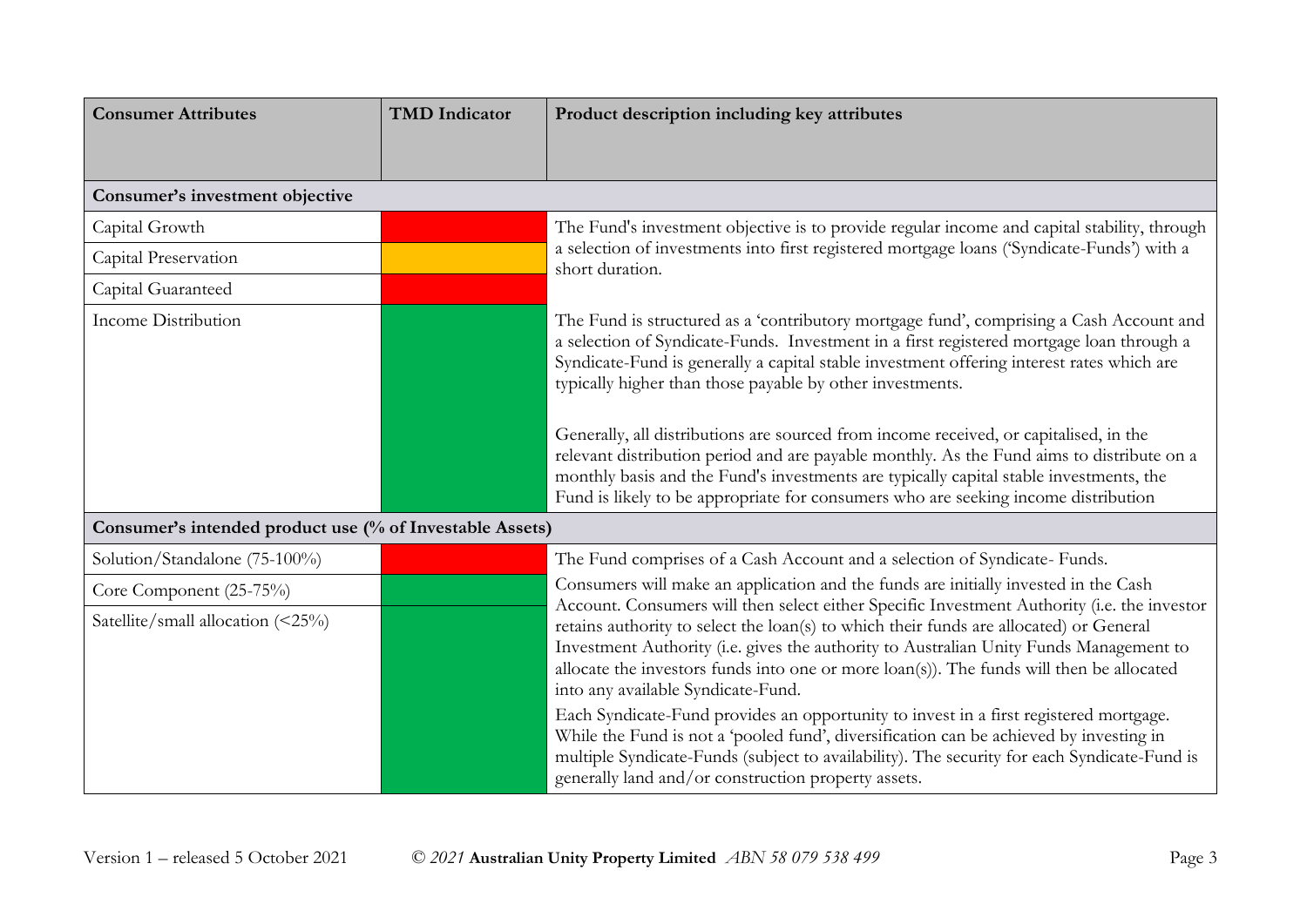| <b>Consumer Attributes</b>                                | <b>TMD</b> Indicator | Product description including key attributes                                                                                                                                                                                                                                                                                                                                                                           |
|-----------------------------------------------------------|----------------------|------------------------------------------------------------------------------------------------------------------------------------------------------------------------------------------------------------------------------------------------------------------------------------------------------------------------------------------------------------------------------------------------------------------------|
|                                                           |                      |                                                                                                                                                                                                                                                                                                                                                                                                                        |
|                                                           |                      | As a result of this, consumers investing in the Fund can create a portfolio which has a low<br>or medium level of diversification and therefore is likely to be appropriate as a core or<br>satellite component of a consumer's portfolio.                                                                                                                                                                             |
| <b>Consumer's investment timeframe</b>                    |                      |                                                                                                                                                                                                                                                                                                                                                                                                                        |
| Short ( $\leq$ 2 years)                                   |                      | The recommended minimum investment timeframe is 12 months.                                                                                                                                                                                                                                                                                                                                                             |
| Medium $(> 2$ years)                                      |                      | This is because the term for each Syndicate-Fund's first registered mortgage loan is                                                                                                                                                                                                                                                                                                                                   |
| Long ( $> 8$ years)                                       |                      | generally 12 to 24 months. Capital from a Syndicate-Fund is only returned to the Cash<br>Account upon repayment of a first registered mortgage loan by the borrower. Withdrawals<br>are not offered during the term of a Syndicate-Fund.                                                                                                                                                                               |
|                                                           |                      | At the end of the term, a consumer's funds are returned to the Fund's Cash Account.<br>Withdrawals from the Fund's Cash Account are then generally available by providing two<br>business days' notice.                                                                                                                                                                                                                |
|                                                           |                      | The Fund and allocation of funds by a consumer to a Syndicate-Fund is therefore likely to<br>be appropriate for consumers who have a short investment timeframe. As consumers<br>may elect to reinvest in subsequent Syndicate-Funds, the Fund is also likely to be<br>appropriate for consumers who have a medium to long term investment timeframe.                                                                  |
| Consumer's Risk (ability to bear loss) and Return profile |                      |                                                                                                                                                                                                                                                                                                                                                                                                                        |
| Low                                                       |                      | The Fund's investment objective is to provide regular income and capital stability, through                                                                                                                                                                                                                                                                                                                            |
| Medium                                                    |                      | a selection of investments into first registered mortgage loans ('Syndicate-Funds') with a<br>short duration.                                                                                                                                                                                                                                                                                                          |
| High                                                      |                      |                                                                                                                                                                                                                                                                                                                                                                                                                        |
| Very High                                                 |                      | As an investment in single Syndicate-Fund generally provides less diversification when<br>compared to a pooled fund where a number of mortgages are pooled to provide a return<br>for investors, the Fund targets a medium or high return profile and has a medium or high<br>potential for losses. The Fund is therefore likely to be appropriate for consumers who<br>have a medium or high risk and return profile. |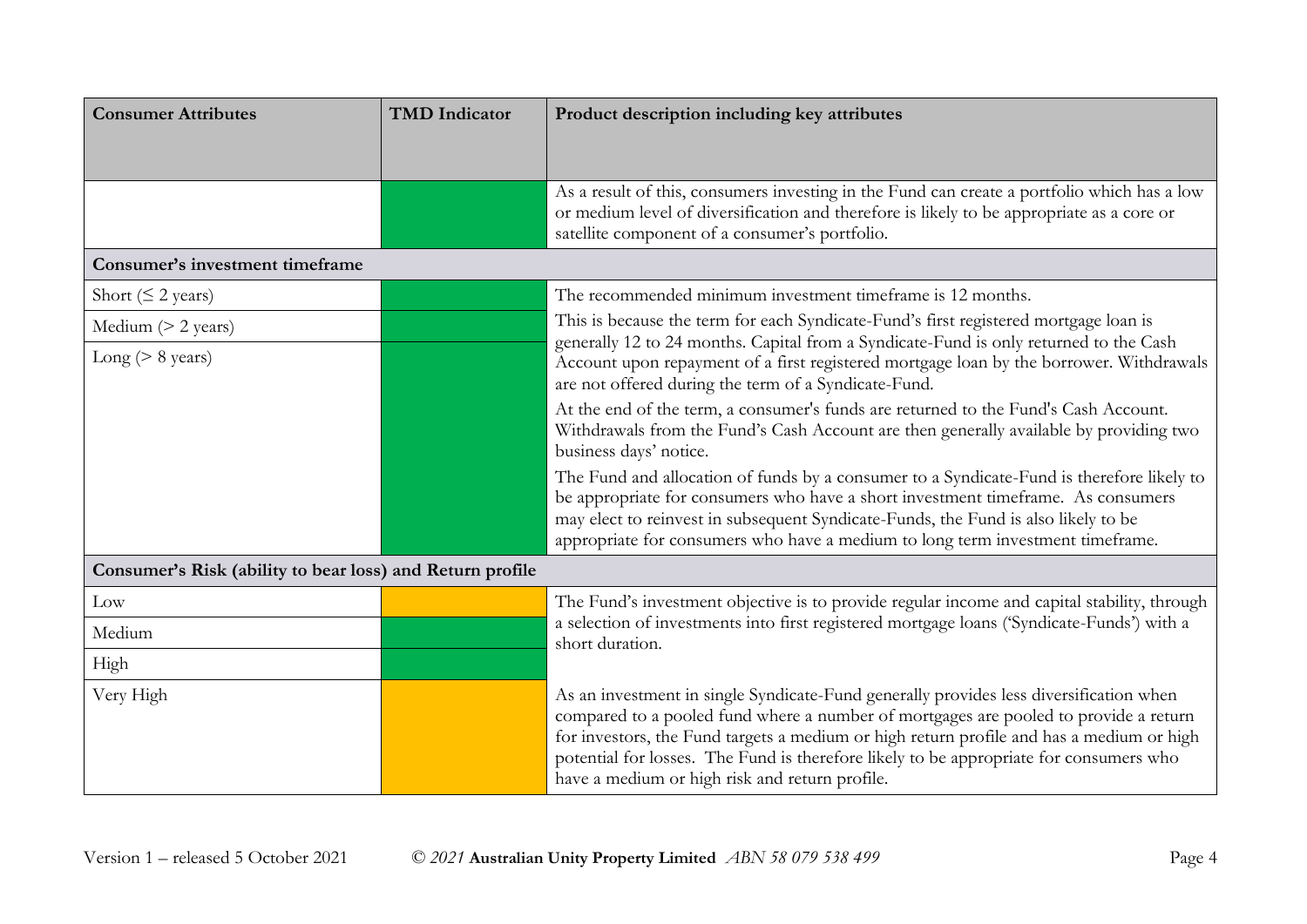| <b>Consumer Attributes</b>        | <b>TMD</b> Indicator | Product description including key attributes                                                                                                                                                   |
|-----------------------------------|----------------------|------------------------------------------------------------------------------------------------------------------------------------------------------------------------------------------------|
|                                   |                      |                                                                                                                                                                                                |
| Consumer's need to withdraw money |                      |                                                                                                                                                                                                |
| Daily                             |                      | Under normal circumstances, where a consumer's funds are invested in the Cash Account,                                                                                                         |
| Weekly                            |                      | a consumer can withdraw from the Cash Account with two business days' notice by<br>providing a withdrawal request. Withdrawals are generally paid within two business days                     |
| Monthly                           |                      | although under the constitution for the Fund, we have 90 days from the date of the                                                                                                             |
| Quarterly                         |                      | request to satisfy withdrawal requests from the Fund's Cash Account.                                                                                                                           |
| Annually or longer                |                      | Withdrawals are not available during the term of a Syndicate-Fund. At the end of the<br>term of the Syndicate-Fund, a consumer's funds are returned to the Fund's Cash Account.                |
|                                   |                      | The Fund is therefore likely to be appropriate for a consumer who does not need to<br>access the monies within the stated term of the relevant Syndicate-Fund, that is, annually<br>or longer. |

### **Appropriateness**

Note: This section is required under RG 274.64–66.

The Issuer has assessed the product and formed the view that the product, including its key attributes, is likely to be consistent with the likely objectives, financial situation and needs of consumers in the target market as described above, as the features of this product in Column 3 of the table above are likely to be suitable for consumers with the attributes identified with a green TMD Indicator in Column 2.

#### **Distribution conditions/restrictions**

This part is required under section 994B(5)(c) of the Act.

| <b>Distribution Condition</b>         | <b>Distribution Condition Rationale</b> |
|---------------------------------------|-----------------------------------------|
| There are no distribution conditions. | Not applicable.                         |

#### **Review triggers**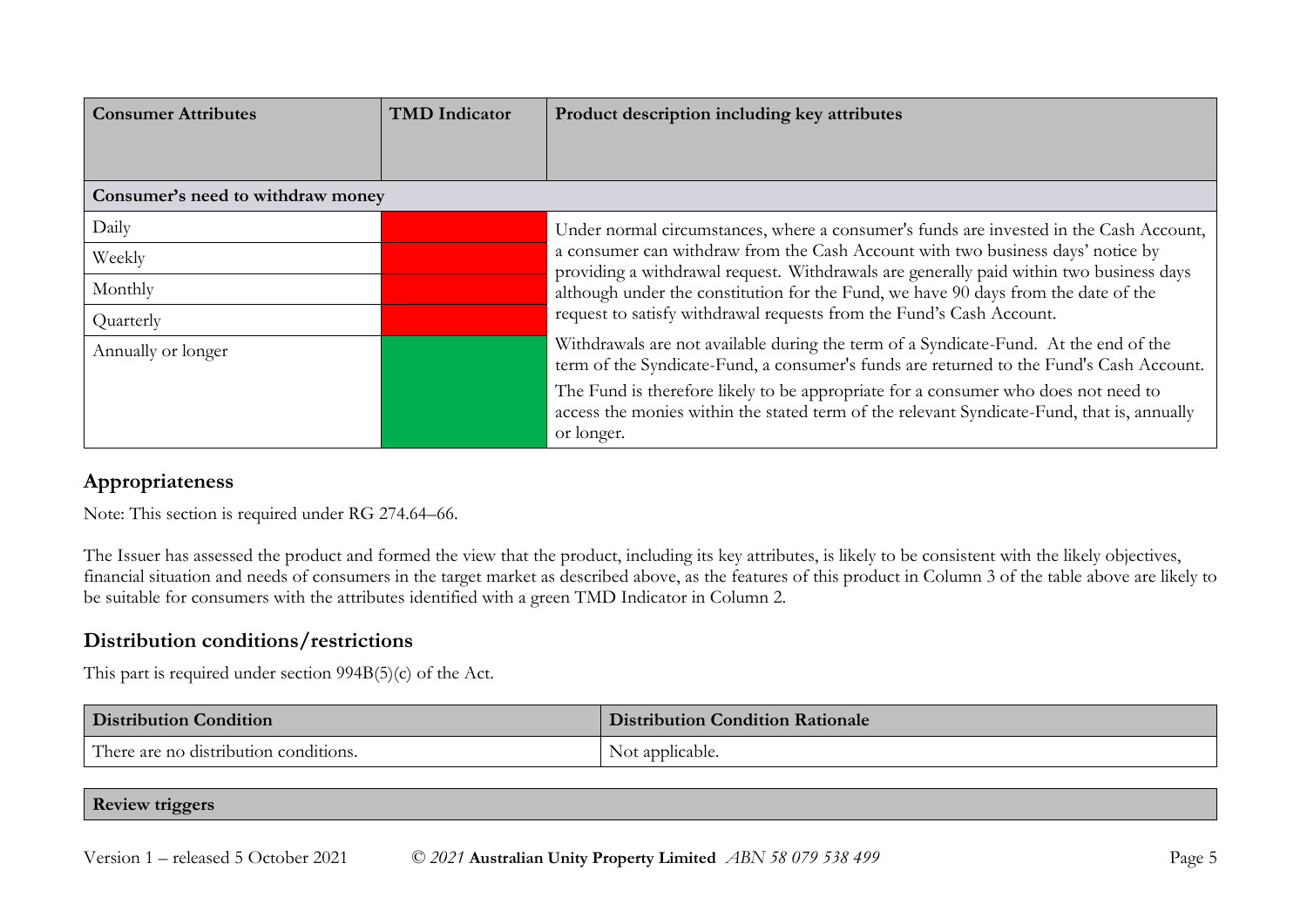This part is required under section 994B(5)(d) of the Act.

Material change to key attributes, fund investment objective and/or fees.

Material deviation from benchmark / objective over sustained period.

Key attributes have not performed as disclosed by a material degree and for a material period.

Determination by the issuer of an ASIC reportable Significant Dealing.

Material or unexpectedly high number of complaints (as defined in section 994A(1) of the Act) about the product or distribution of the product.

The use of Product Intervention Powers, regulator orders or directions that affects the product.

#### **Mandatory review periods**[

This part is required under section 994B(5)(e) and (f) of the Act.

| <b>Review period</b> | Maximum period for review |
|----------------------|---------------------------|
| Initial review       | 1 year and 3 months       |
| Subsequent review    | 2 years and 3 months      |

| <b>Distributor reporting requirements</b> |  |
|-------------------------------------------|--|

This part is required under section 994B(5)(g) and (h) of the Act.

| <b>Reporting requirement</b>                                                                                                                                                      | Reporting period                                                                                                            | Which distributors this<br>requirement applies to |
|-----------------------------------------------------------------------------------------------------------------------------------------------------------------------------------|-----------------------------------------------------------------------------------------------------------------------------|---------------------------------------------------|
| Complaints (as defined in section $994A(1)$ of the Act) relating<br>to the product. The distributor should provide all the content<br>of the complaint, having regard to privacy. | Within 10 business days following the end of the<br>calendar quarter.                                                       | All distributors                                  |
| Significant dealing outside of target market, under s994F(6) of<br>the Act.<br>See Definitions for further detail.                                                                | As soon as practicable but no later than 10 business days<br>after distributor becomes aware of the significant<br>dealing. | All distributors                                  |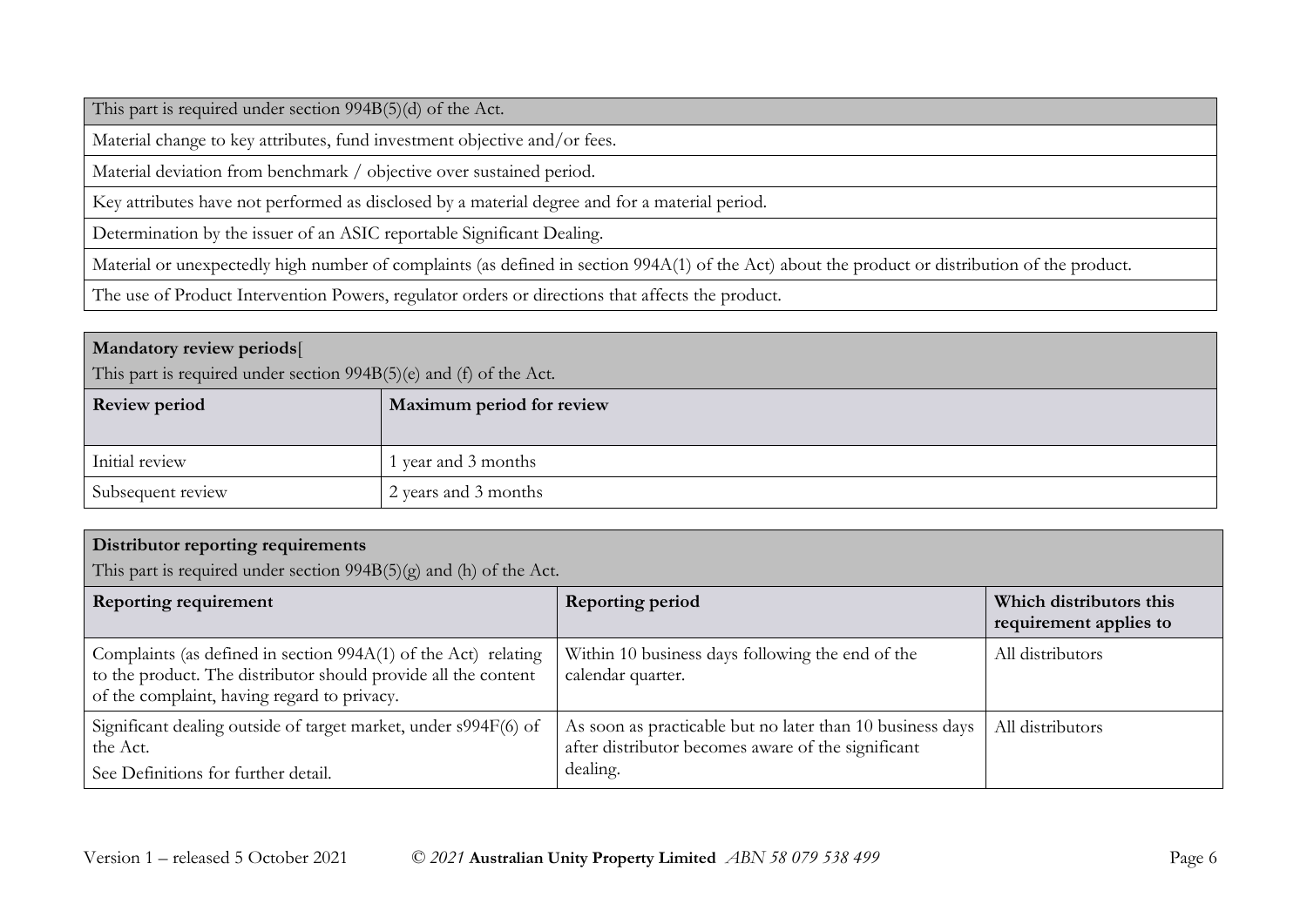| To the extent a distributor is aware, dealings outside the target | Within 10 business days following the end of the | All distributors |
|-------------------------------------------------------------------|--------------------------------------------------|------------------|
| market, including reason why acquisition is outside of target     | calendar quarter.                                |                  |
| market, and whether acquisition occurred under personal           |                                                  |                  |
| advice.                                                           |                                                  |                  |

If practicable, distributors should adopt the FSC data standards for reports to the issuer. Distributors must report to Australian Unity Funds Management using the method specified on this website: <https://www.australianunity.com.au/wealth/distributor-complaints>. This link also provides contact details relating to this TMD for Australian Unity Funds Management.

## *Copyright & Disclaimer*

This target market determination (**TMD**) is made by Australian Unity Funds Management Limited ABN 60 071 497 115, AFS Licence No 234454 (**Issuer**) pursuant to section 994B of the Corporations Act 2001 (Cth). The Issuer is the responsible entity of the Fund and the issuer of interests in the Fund (**Product**).

This document is not a summary of the Fund or the Product, or the Product Disclosure Statement for the Product (**PDS**). It does not (and is not intended to) set out a summary of the terms or features of the Product.

This document is intended to provide a record of the Issuer's assessment of the Product, which forms the basis of this TMD. It also details the Product's distribution channel(s) and distribution strategy which must align to this TMD. This document is also used as a basis for the periodic review of the TMD and the Product's suitability for distribution to the identified target market.

This document does not (and is not intended to) provide or constitute financial product advice. The target market described in this TMD is general in nature only and does not make any statement or representation that a particular person is or is not in the target market described in this TMD. This TMD does not take into account the objectives, financial situation and needs of any particular person and the Issuer makes no representation as to whether or not the Fund or the Product is suitable for any particular person.

Prior to making any decision in relation to the Fund or the Product, investors should obtain and consider the PDS, and obtain financial product advice if necessary. This TMD should not be taken by a person to be a substitute for obtaining and considering the PDS or obtaining financial product advice that takes into account the person's objectives, financial situation and needs.

This TMD should not be taken by a person to be a substitute for obtaining and considering the PDS or obtaining financial product advice that takes into account the person's objectives, financial situation and needs.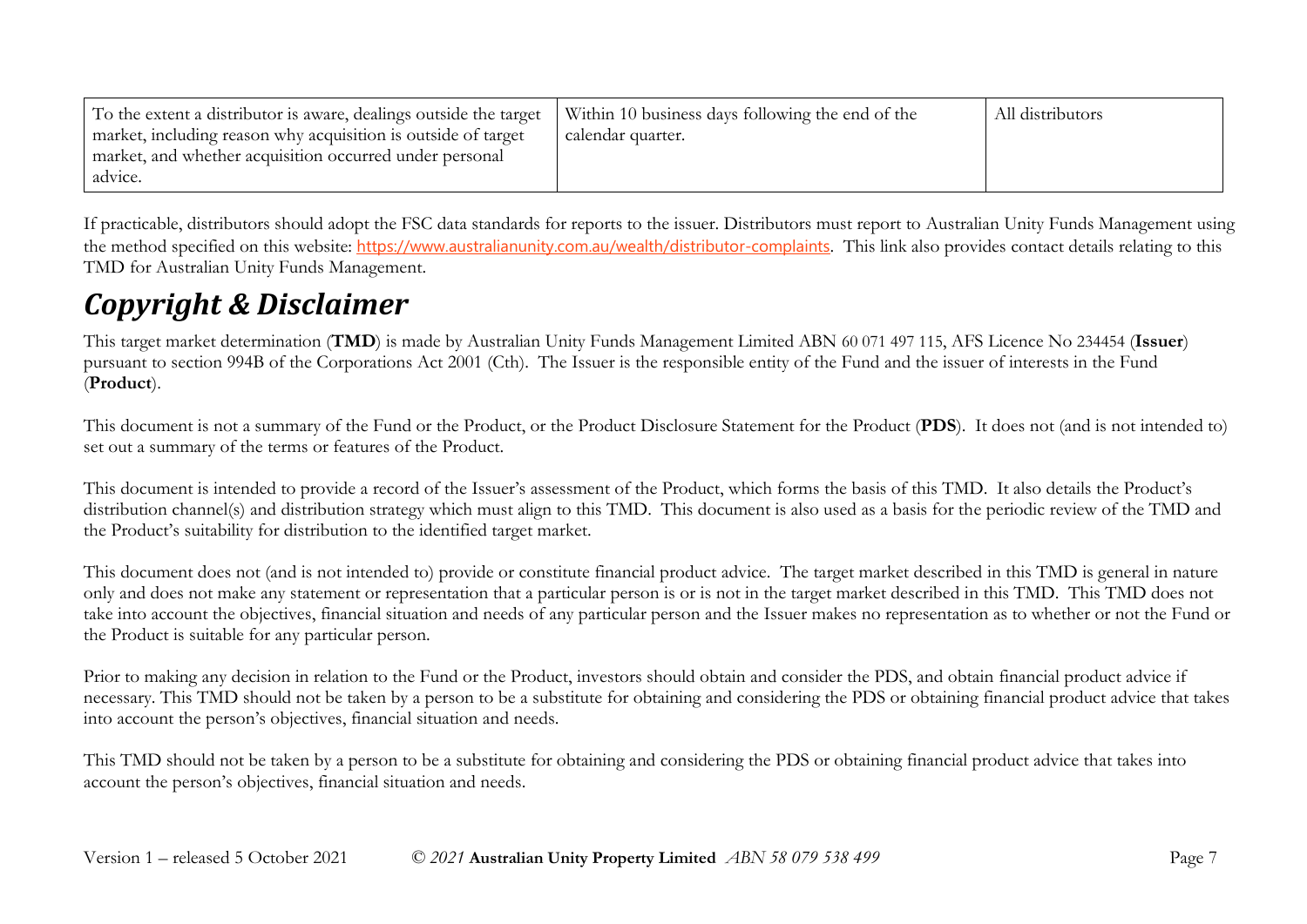An investment in the Product is subject to investment risk, including delays on the payment of withdrawal proceeds and the loss of income or the principal invested. While any forecasts, estimates and opinions in this material are made on a reasonable basis, actual future results and performance of the Product may differ materially from the forecasts, estimates and opinions set out in this TMD. No guarantee as to the repayment of capital, the performance of the Product or any rate of return described in this TMD is made by the Issuer or any other person.

This material is not intended for distribution to, or use by, any person in any jurisdiction or country where such distribution or use would be contrary to local law or regulation.

The Issuer, and its officers, employees, agents and advisers, believe that the information in this TMD and the sources on which the information is based (which may be sourced from third parties) are correct as at the date of this TMD. While every care has been taken in the preparation of this TMD, no warranty of accuracy or reliability is given and no responsibility for the information is accepted by the Issuer, or its officers, employees, agents or advisers. To the fullest extent permitted under law, the Issuer excludes all liability for information provided in this TMD.

No part of this TMD may be reproduced or distributed in any manner without the prior written permission of the Issuer.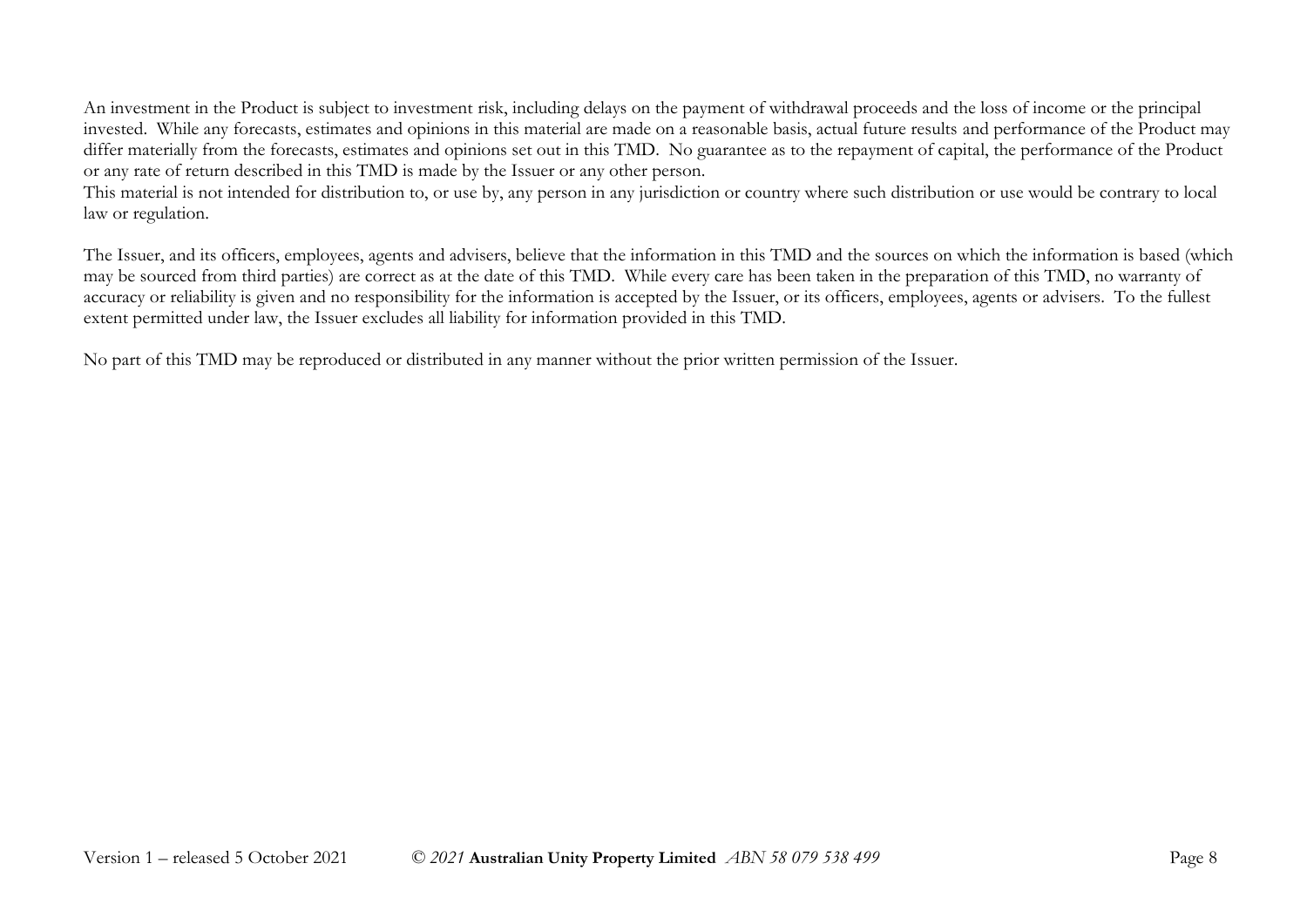# **Definitions**

| Term                                                                                                            | Definition                                                                                                                                                                                                                                                                                                                                      |  |
|-----------------------------------------------------------------------------------------------------------------|-------------------------------------------------------------------------------------------------------------------------------------------------------------------------------------------------------------------------------------------------------------------------------------------------------------------------------------------------|--|
| Consumer's investment objective                                                                                 |                                                                                                                                                                                                                                                                                                                                                 |  |
| Capital Growth                                                                                                  | The consumer seeks to invest in a product designed to generate capital return. The consumer prefers exposure to<br>growth assets (such as shares or property) or otherwise seeks an investment return above the current inflation rate.                                                                                                         |  |
| Capital Preservation                                                                                            | The consumer seeks to invest in a product to reduce volatility and minimise loss in a market down-turn. The<br>consumer prefers exposure to defensive assets (such as cash or fixed income securities) that are generally lower in<br>risk and less volatile than growth investments.                                                           |  |
| Capital Guaranteed                                                                                              | The consumer seeks a guarantee or protection against capital loss whilst still seeking the potential for capital growth<br>(typically gained through a derivative arrangement). The consumer would likely understand the complexities,<br>conditions and risks that are associated with such products.                                          |  |
| Income Distribution                                                                                             | The consumer seeks to invest in a product designed to distribute regular and/or tax-effective income. The consumer<br>prefers exposure to income-generating assets (typically, high dividend-yielding equities, fixed income securities and<br>money market instruments).                                                                       |  |
| Consumer's intended product use (% of Investable Assets)                                                        |                                                                                                                                                                                                                                                                                                                                                 |  |
| Solution/Standalone (75-100%)                                                                                   | The consumer intends to hold the investment as either a part or the majority (up to 100%) of their total <i>investable</i><br>assets (see definition below). The consumer typically prefers exposure to a product with at least High <i>portfolio</i><br>diversification (see definitions below).                                               |  |
| Core Component (25-75%)                                                                                         | The consumer intends to hold the investment as a major component, up to 75%, of their total <i>investable assets</i> (see<br>definition below). The consumer typically prefers exposure to a product with at least Medium portfolio diversification<br>(see definitions below).                                                                 |  |
| Satellite (<25%)                                                                                                | The consumer intends to hold the investment as a smaller part of their total portfolio, as an indication it would be<br>suitable for up to 25% of the total <i>investable assets</i> (see definition below). The consumer is likely to be comfortable<br>with exposure to a product with Low portfolio diversification (see definitions below). |  |
| <b>Investable Assets</b>                                                                                        | Those assets that the investor has available for investment, excluding the residential home.                                                                                                                                                                                                                                                    |  |
| Portfolio diversification (for completing the key product attribute section of consumer's intended product use) |                                                                                                                                                                                                                                                                                                                                                 |  |
| Low                                                                                                             | Single asset class, single country, low or moderate holdings of securities - e.g. high conviction Aussie equities.                                                                                                                                                                                                                              |  |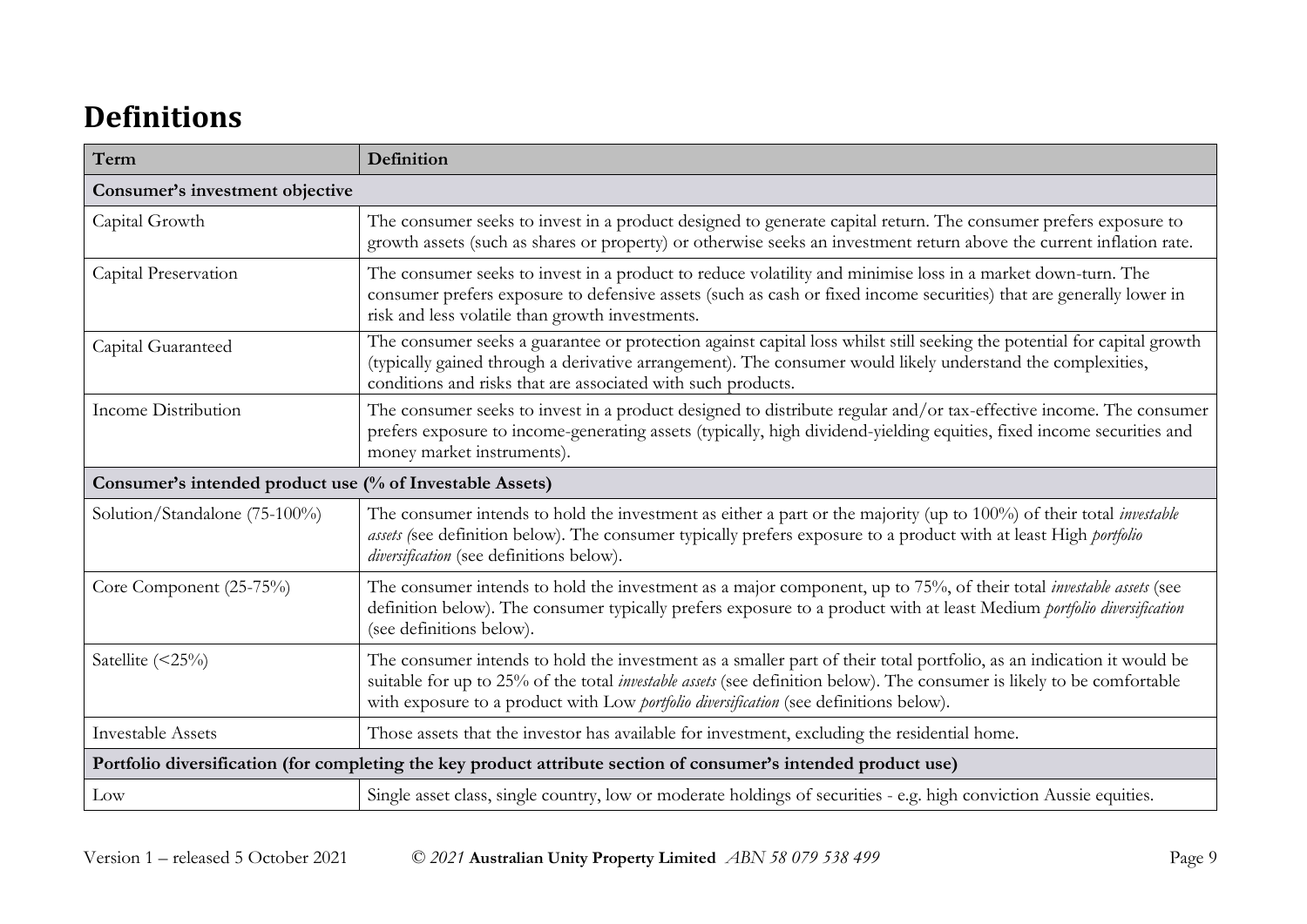| Term                                                      | Definition                                                                                                                                                                                                                                                                                                                                                                                                                                                                                                                                                                                                                                                                                                                                                                                                                                                                                                                                                                                             |
|-----------------------------------------------------------|--------------------------------------------------------------------------------------------------------------------------------------------------------------------------------------------------------------------------------------------------------------------------------------------------------------------------------------------------------------------------------------------------------------------------------------------------------------------------------------------------------------------------------------------------------------------------------------------------------------------------------------------------------------------------------------------------------------------------------------------------------------------------------------------------------------------------------------------------------------------------------------------------------------------------------------------------------------------------------------------------------|
| Medium                                                    | 1-2 asset classes, single country, broad exposure within asset class, e.g. Aussie equities "All Ords".                                                                                                                                                                                                                                                                                                                                                                                                                                                                                                                                                                                                                                                                                                                                                                                                                                                                                                 |
| High                                                      | Highly diversified across either asset classes, countries or investment managers, e.g. Australian multi-manager<br>balanced fund or global multi-asset product (or global equities).                                                                                                                                                                                                                                                                                                                                                                                                                                                                                                                                                                                                                                                                                                                                                                                                                   |
| Consumer's intended investment timeframe                  |                                                                                                                                                                                                                                                                                                                                                                                                                                                                                                                                                                                                                                                                                                                                                                                                                                                                                                                                                                                                        |
| Short ( $\leq$ 2 years)                                   | The consumer has a short investment timeframe and may wish to redeem within two years.                                                                                                                                                                                                                                                                                                                                                                                                                                                                                                                                                                                                                                                                                                                                                                                                                                                                                                                 |
| Medium $(> 2$ years)                                      | The consumer has a medium investment timeframe and is unlikely to redeem within two years.                                                                                                                                                                                                                                                                                                                                                                                                                                                                                                                                                                                                                                                                                                                                                                                                                                                                                                             |
| Long ( $> 8$ years)                                       | The consumer has a long investment timeframe and is unlikely to redeem within eight years.                                                                                                                                                                                                                                                                                                                                                                                                                                                                                                                                                                                                                                                                                                                                                                                                                                                                                                             |
| Consumer's Risk (ability to bear loss) and Return profile |                                                                                                                                                                                                                                                                                                                                                                                                                                                                                                                                                                                                                                                                                                                                                                                                                                                                                                                                                                                                        |
|                                                           | calculate the likely number of negative annual returns over a 20 year period, using the guidance and methodology outlined in the <b>Standard Risk Measure</b><br>Guidance Paper For Trustees. SRM is not a complete assessment of risk and potential loss. For example, it does not detail important issues such as the<br>potential size of a negative return or that a positive return could still be less than a consumer requires to meet their investment objectives/needs. Issuers<br>may wish to supplement the SRM methodology by also considering other risk factors. For example, some products may use leverage, derivatives or short<br>selling, may have liquidity or withdrawal limitations, or otherwise may have a complex structure or increased investment risks, which should be<br>documented together with the SRM to substantiate the product risk rating.<br>A consumer's desired product return profile would generally take into account the impact of fees, costs and taxes. |
| Low                                                       | The consumer is conservative or low risk in nature, seeks to minimise potential losses (e.g. has the ability to bear up<br>to 1 negative return over a 20 year period (SRM 1 to 2)) and is comfortable with a low target return profile.<br>Consumer typically prefers defensive assets such as cash and fixed income.                                                                                                                                                                                                                                                                                                                                                                                                                                                                                                                                                                                                                                                                                 |
| Medium                                                    | The consumer is moderate or medium risk in nature, seeking to minimise potential losses (e.g. has the ability to bear<br>up to 4 negative returns over a 20 year period (SRM 3 to 5)) and comfortable with a moderate target return profile.<br>Consumer typically prefers a balance of growth assets such as shares, property and alternative assets and defensive<br>assets such as cash and fixed income.                                                                                                                                                                                                                                                                                                                                                                                                                                                                                                                                                                                           |
| High                                                      | The consumer is higher risk in nature and can accept higher potential losses (e.g. has the ability to bear up to 6<br>negative returns over a 20 year period (SRM 6)) in order to target a higher target return profile.<br>Consumer typically prefers predominantly growth assets such as shares, property and alternative assets with only a                                                                                                                                                                                                                                                                                                                                                                                                                                                                                                                                                                                                                                                         |

smaller or moderate holding in defensive assets such as cash and fixed income.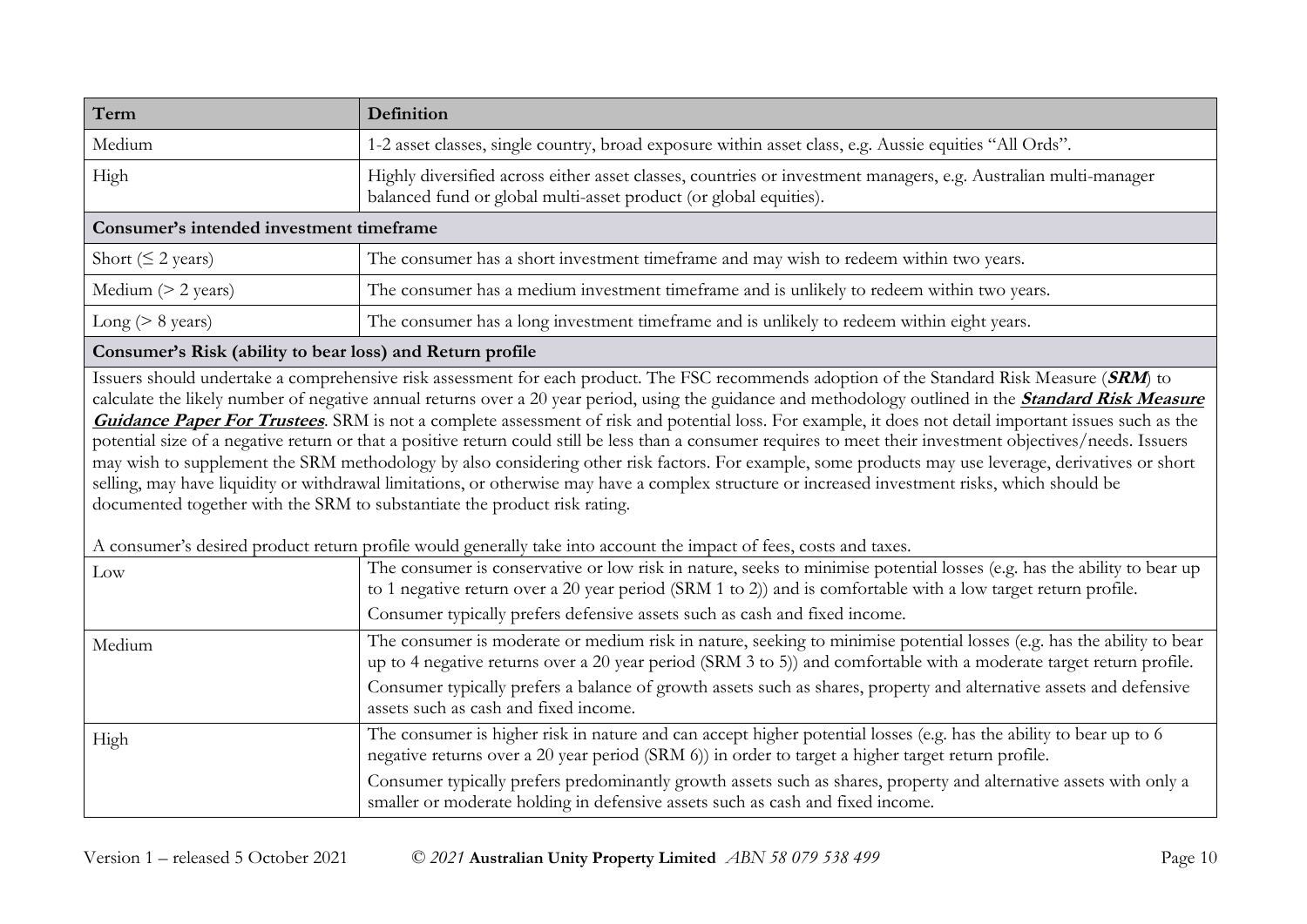| Term                                                                                                                                                                                                                                                                                                                                                                                                                                                                                                                   | Definition                                                                                                                                                                                                                                                                                                     |  |
|------------------------------------------------------------------------------------------------------------------------------------------------------------------------------------------------------------------------------------------------------------------------------------------------------------------------------------------------------------------------------------------------------------------------------------------------------------------------------------------------------------------------|----------------------------------------------------------------------------------------------------------------------------------------------------------------------------------------------------------------------------------------------------------------------------------------------------------------|--|
| Very high                                                                                                                                                                                                                                                                                                                                                                                                                                                                                                              | The consumer has a more aggressive or very high risk appetite, seeks to maximise returns and can accept higher<br>potential losses (e.g. has the ability to bear 6 or more negative returns over a 20 year period (SRM 7) and possibly<br>other risk factors, such as leverage).                               |  |
|                                                                                                                                                                                                                                                                                                                                                                                                                                                                                                                        | Consumer typically prefers growth assets such as shares, property and alternative assets.                                                                                                                                                                                                                      |  |
| Consumer's need to withdraw money                                                                                                                                                                                                                                                                                                                                                                                                                                                                                      |                                                                                                                                                                                                                                                                                                                |  |
| Issuers should consider in the first instance the redemption request frequency under ordinary circumstances. However, the redemption request frequency<br>is not the only consideration when determining the ability to meet the investor's requirement to access capital. To the extent that the liquidity of the<br>underlying investments or possible liquidity constraints (e.g. ability to stagger or delay redemptions) could impact this, this is to be taken into consideration<br>in completing this section. |                                                                                                                                                                                                                                                                                                                |  |
| Daily/Weekly/Monthly/Quarterly/<br>Annually or longer                                                                                                                                                                                                                                                                                                                                                                                                                                                                  | The consumer seeks to invest in a product which permits redemption requests at this frequency under ordinary<br>circumstances and the issuer is typically able to meet that request within a reasonable period.                                                                                                |  |
| <b>Distributor Reporting</b>                                                                                                                                                                                                                                                                                                                                                                                                                                                                                           |                                                                                                                                                                                                                                                                                                                |  |
| Significant dealings                                                                                                                                                                                                                                                                                                                                                                                                                                                                                                   | Section 994F(6) of the Act requires distributors to notify the issuer if they become aware of a significant dealing in<br>the product that is not consistent with the TMD. Neither the Act nor ASIC defines when a dealing is 'significant'<br>and distributors have discretion to apply its ordinary meaning. |  |
|                                                                                                                                                                                                                                                                                                                                                                                                                                                                                                                        | The issuer will rely on notifications of significant dealings to monitor and review the product, this TMD, and its<br>distribution strategy, and to meet its own obligation to report significant dealings to ASIC.                                                                                            |  |
|                                                                                                                                                                                                                                                                                                                                                                                                                                                                                                                        | Dealings outside this TMD may be significant because:                                                                                                                                                                                                                                                          |  |
|                                                                                                                                                                                                                                                                                                                                                                                                                                                                                                                        | they represent a material proportion of the overall distribution conduct carried out by the distributor in<br>$\bullet$<br>relation to the product, or                                                                                                                                                         |  |
|                                                                                                                                                                                                                                                                                                                                                                                                                                                                                                                        | they constitute an individual transaction which has resulted in, or will or is likely to result in, significant<br>detriment to the consumer (or class of consumer).                                                                                                                                           |  |
|                                                                                                                                                                                                                                                                                                                                                                                                                                                                                                                        | In each case, the distributor should have regard to:                                                                                                                                                                                                                                                           |  |
|                                                                                                                                                                                                                                                                                                                                                                                                                                                                                                                        | the nature and risk profile of the product (which may be indicated by the product's risk rating or withdrawal<br>$\bullet$<br>timeframes),                                                                                                                                                                     |  |
|                                                                                                                                                                                                                                                                                                                                                                                                                                                                                                                        | the actual or potential harm to a consumer (which may be indicated by the value of the consumer's<br>investment, their intended product use or their ability to bear loss), and                                                                                                                                |  |